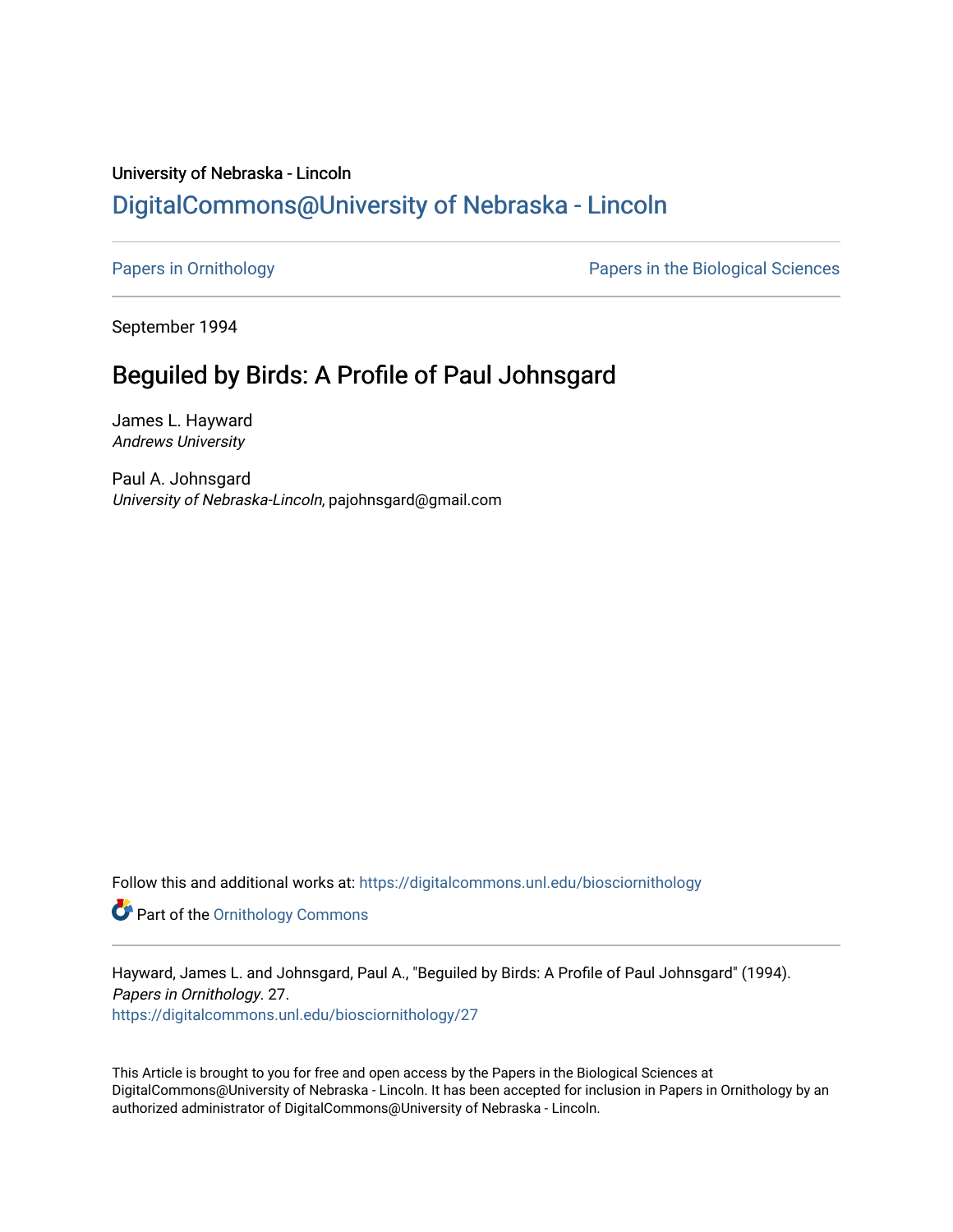Profile

# Beguiled by Birds\*

by James L. Hayward

#### For author, artist, and scientist Paul Johnsgard, a lifetime passion has fueled a prolific career

Solution of my life learning to be a scientist, and the next twenty-five years of my life L trying to become a humanist and an artist." Paul Johnsgard immerses himself in several worlds, but for the eclectic teacher, writer, artist, and scientist, these worlds merge in a burst of feathered movement, color, and shape. Johnsgard is beguiled by birds.

As a professor of biological sciences at the University of Nebraska with full teaching responsibilities, Johnsgard has managed to write at least one or two books on birds each year. In 1986 I asked him if he thought he'd ever equal the prodigious output of Arthur Cleveland Bent, an earlier bird biographer. "Oh," he replied nonchalantly, "I passed up Bent some time ago." Indeed, Johnsgard is the most prolific author in the history of ornithology. His volumes dominate the ornithological collections of most libraries.

Johnsgard's passion for birds developed when he was a boy growing up in North Dakota. His family was of modest means, but his mother encouraged her son to appreciate the natural world. He collected rocks, minerals, and plants, tended a wild-

flower garden, and learned to identify birds using his mother's set of Reed bird guides. He also recalls that his first-grade teacher had a mounted, male Red-winged Blackbird in a glass case. "I can remember that as if it were yesterday," he says. "I think that was an important aspect of wanting to see birds up close."

When Johnsgard was eight, his family moved to Wahpeton, south of Fargo, a town big enough for a public library. Like most boys his age, young Paul liked adventure stories, but he had a special fondness for natural history books, particularly those on mammals and birds.

"I was very shy, very self-contained," Johnsgard remembers. "My idea of having fun was going off in the woods and looking for wildflowers or watching birds. I was quite content just being by myself. I was no good at intramural sports so I spent a lot of time in the library, a lot of time drawing, a lot of time reading." He also took up photography and began chronicling his wildlife pursuits on black-and-white film with a 35mm Exakta camera.

A distant cousin, Bud Morgan, introduced Paul to the more professional aspects of biology. Morgan, a game warden, began taking the boy on spring duck counts and helped him identify the different species. A few years later, when Morgan became director of the North Dakota Game and Parks Department, he published one of Paul's photographs of pintails on the back cover of North Dakota Outdoors. This was Johnsgard's first "publication."

After finishing high school and two years of junior college in Wahpeton, Johnsgard enrolled as a zoology major at North Dakota State University with the intention of entering wildlife management. One of his professors, Frank Cassel, a Cornell University graduate, saw potential in the eager student and encouraged him to consider a career in ornithology. Johnsgard was surprised but delighted to learn that a person could study birds for a living. He decided he would specialize in waterfowl biology.

Johnsgard chose to do his master's degree at Washington State University. For his thesis he examined how changes in water levels brought about by the recently constructed O'Sullivan Dam

<sup>\*</sup> Published in Living Bird 13:4 (Autumn 1994), pp. 6-7. Copyright © 1994 Cornell Laboratory of Ornithology. Used by permission.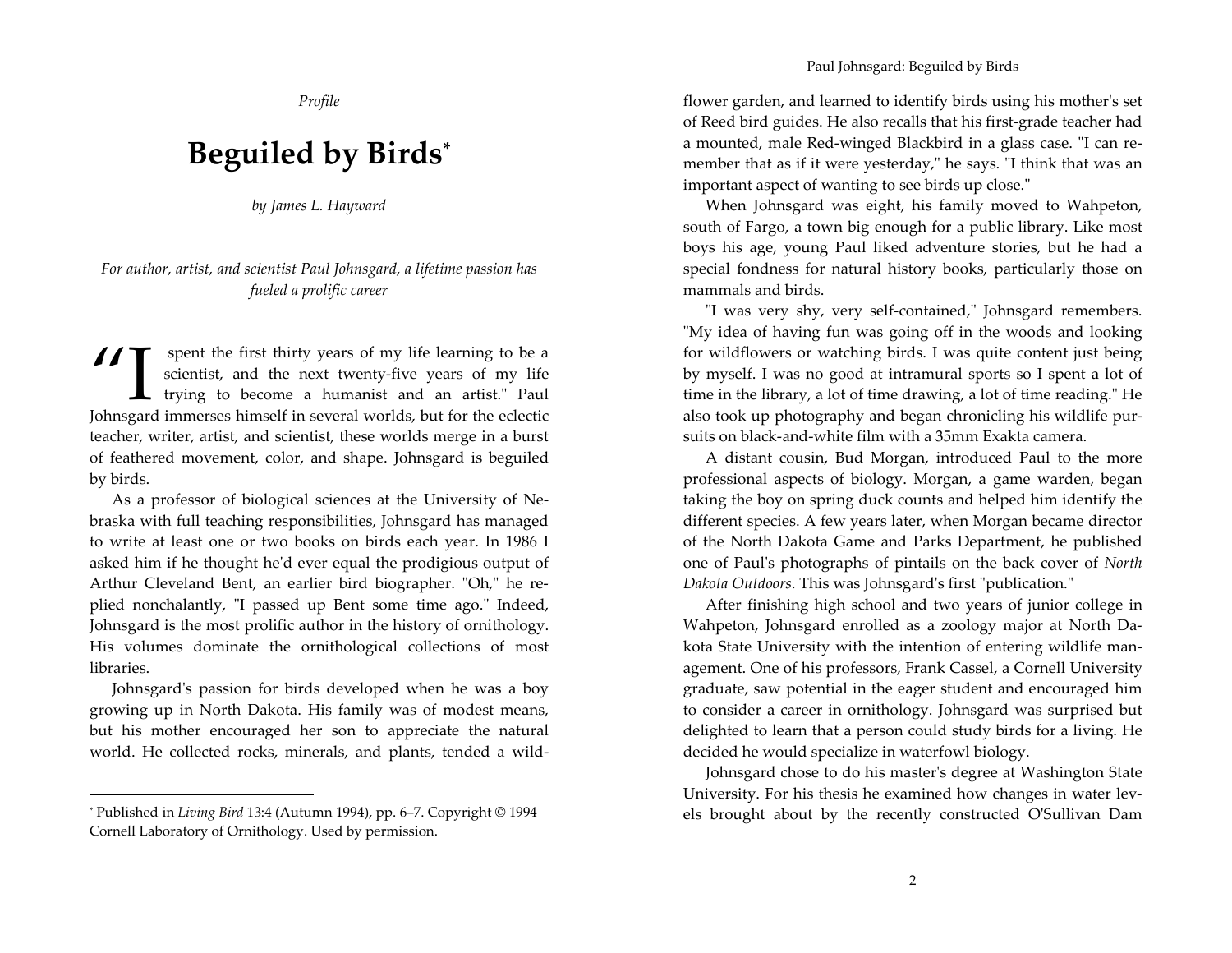affected bird populations in the Potholes region of central Washington. He also collected data on sex ratios and courtship rituals among waterfowl of the region. Johnsgard reported his observations in an article for the journal Condor in 1955, illustrating the piece with his own drawings, a practice that was to become standard in later years.

The *Condor* article caught the attention of Cornell University's Charles Sibley, who at the time was studying the evolution of duck behavior. "It was an interesting paper," wrote the Cornell professor to Johnsgard, "but you obviously are not aware of the work of Konrad Lorenz, who published a very extensive paper on courtship behavior in the dabbling ducks. "After chastising the embarrassed young scientist for the oversight, Sibley invited Johnsgard to consider doing a Ph.D. under him at Cornell.

Johnsgard was elated with the prospect. Cornell enjoyed a distinguished reputation, and many of North America's prominent bird specialists had worked there-Arthur Alien, Peter Kellogg, Albert Brand, and Frank Chapman. Moreover, Sibley's work on the origins of avian diversity was attracting serious attention from the biological community. With Sibley's endorsement, Johnsgard was accepted to Cornell.

Under Sibley's mentorship, Johnsgard tackled a problem involving the origins of six closely related ducks—the Mallard, Black Duck, Florida Duck, Mottled Duck, Mexican Duck, and New Mexican Duck. After an impressive piece of ornithological detective work, Johnsgard concluded that the six varieties represent only two closely related species, the Mallard and the Black Duck. The other four types are merely sub-species of the Mallard.

Upon completing his Ph.D., Johnsgard headed to England for a two-year post-doctoral fellowship at the Wildfowl Trust in Gloucestershire, England. Peter Scott, founder of the trust, had assembled most of the 145 living species of ducks, geese, and swans at the facility. Johnsgard was in his element. He analyzed the behavior of 133 species of these birds, a gargantuan project that provided data for a bevy of technical papers. Most importantly, this experience culminated in what has since become a classic reference work: Johnsgard's Handbook of Waterfowl Behavior, published by Cornell University Press in 1965.

"There is no doubt that Professor Johnsgard's work will be widely acclaimed as a fine achievement," reported the New York Review of Books. "[It] should be in the library of everyone with an interest in keeping waterfowl. Taxonomists in our great museums cannot afford to ignore it." This unexpected but unequivocal endorsement by a leading literary magazine catapulted Johnsgard from the obscurity of field biology to the world of editors, publishing awards, and book signings. Johnsgard began to view himself as a writer as much as a biologist.

During his last year in England, Johnsgard received a letter from Sibley suggesting that he apply for a teaching job at the University of Nebraska, where a position had opened up in the zoology department. Johnsgard had never been to Nebraska, though he knew it was a good state for waterfowl. He applied for and got the job without so much as an interview and has been there ever since.

Johnsgard's years at the University of Nebraska have been good to him. In the late 1960s he earned the university's Distinguished Teaching Award. This was followed by a Regents Professorship and the Outstanding Research and Creative Activity Award. Other honors and awards include two National Science Foundation grants, a Guggenheim Foundation Fellowship, the Fulbright-Hays Award, the Mari Sandoz Literature Award, and the Loren Eiseley Award. Most importantly, Johnsgard's professorship has served as a support base for production of his 33 books, one for every year he's been on the faculty.

Johnsgard's best prose reflects the influence of Henry David Thoreau, Aldo Leopold, and Annie Dillard. For example, reading of a wounded Snow Goose downed by buckshot in his fictional work, Song of the North Wind, we feel Johnsgard's deep passion, sense of mystery, and appreciation of life: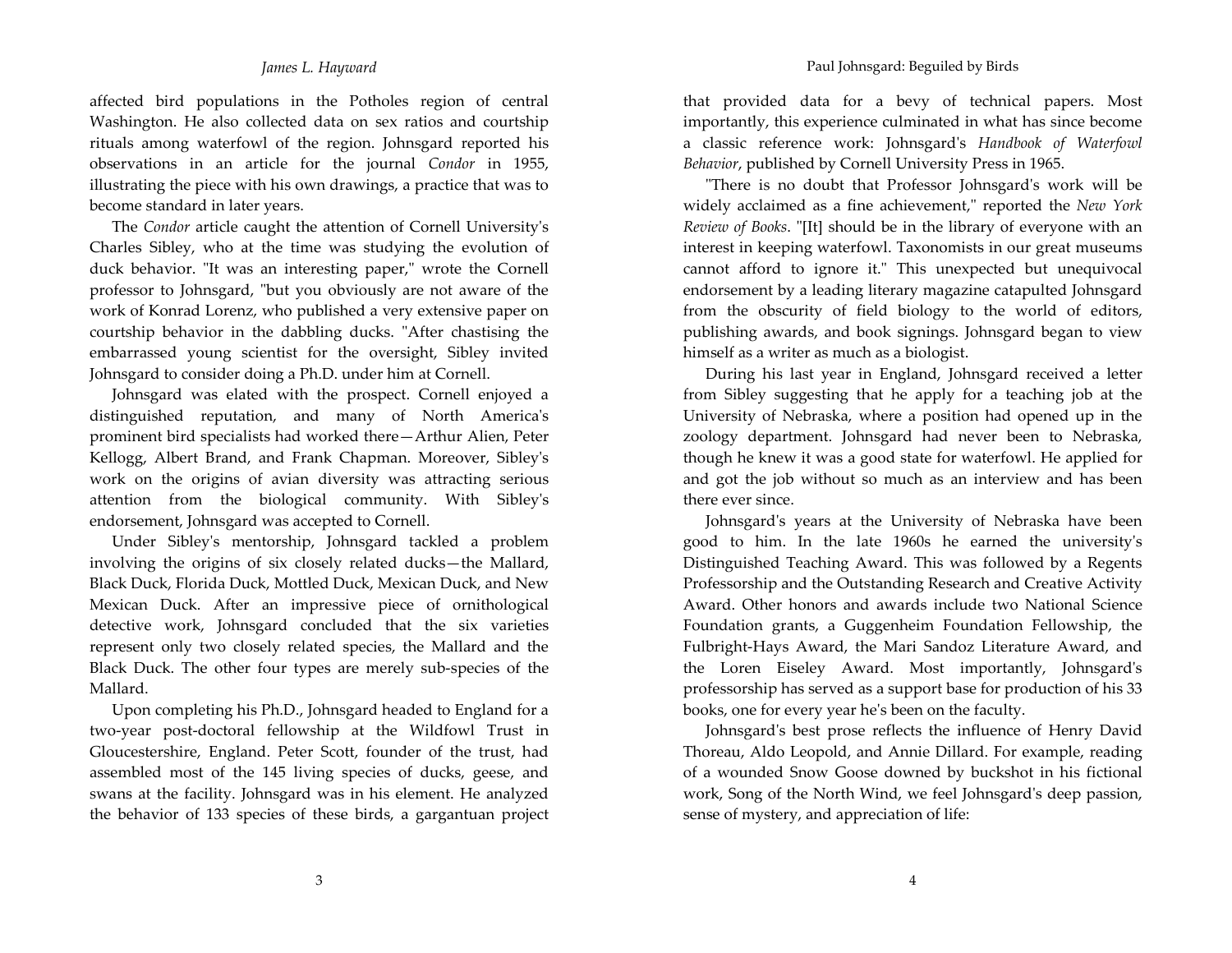#### James L. Hayward

Lying helplessly on her back, feet still uselessly paddling the air, she cannot see that the bloody wound on her abdomen has stained her entire underparts with red. Drawing on her last remaining strength, she raises her head and through dimming eyes gains a final glimpse of white-headed father passing above. Then her feet slowly cease their paddling, her body gives a final convulsive quiver, and she is dead. Overhead, white feathers torn from her body by the fusillade of gunfire still drift in the wind, eventually settling and floating as lightly as phalaropes on the surface of the lake.

In 1984 Johnsgard found himself wounded, downed by a nearfatal heart attack in his Lincoln office. The lean, active nonsmoker seemed an unlikely candidate for heart disease. But lying in a hospital bed soon after the attack, he realized that eight books were probably too many to work on at one time. Upon returning home he temporarily put aside his demons and carved the lifesized Trumpeter Swan that now hangs from his office ceiling.

Johnsgard recovered with remarkable speed and a decade later continues to exude boundless energy. I called him recently to find out about his latest projects. "My book on arena behavior just came out," he said. "Another book concerning the natural history of the Nebraska sandhills should be out in a few months. It's in the form of narrative poetry, so it's been harder to write." Other books in preparation deal with the biology of stiff-tailed ducks and a world review of brood parasitism. He plans to "retire" in 1996. Maybe after that he'll travel to develop new ideas for more books.

"I wouldn't change my life in any way," says Johnsgard.

James Hayward teaches biology at Andrews University in Berrien Springs, Michigan.

Paul Johnsgard: Beguiled by Birds



A photograph of pintails was Paul Johnsgard's first "publication. " Thirty-three books later, he's still documenting bird behavior.